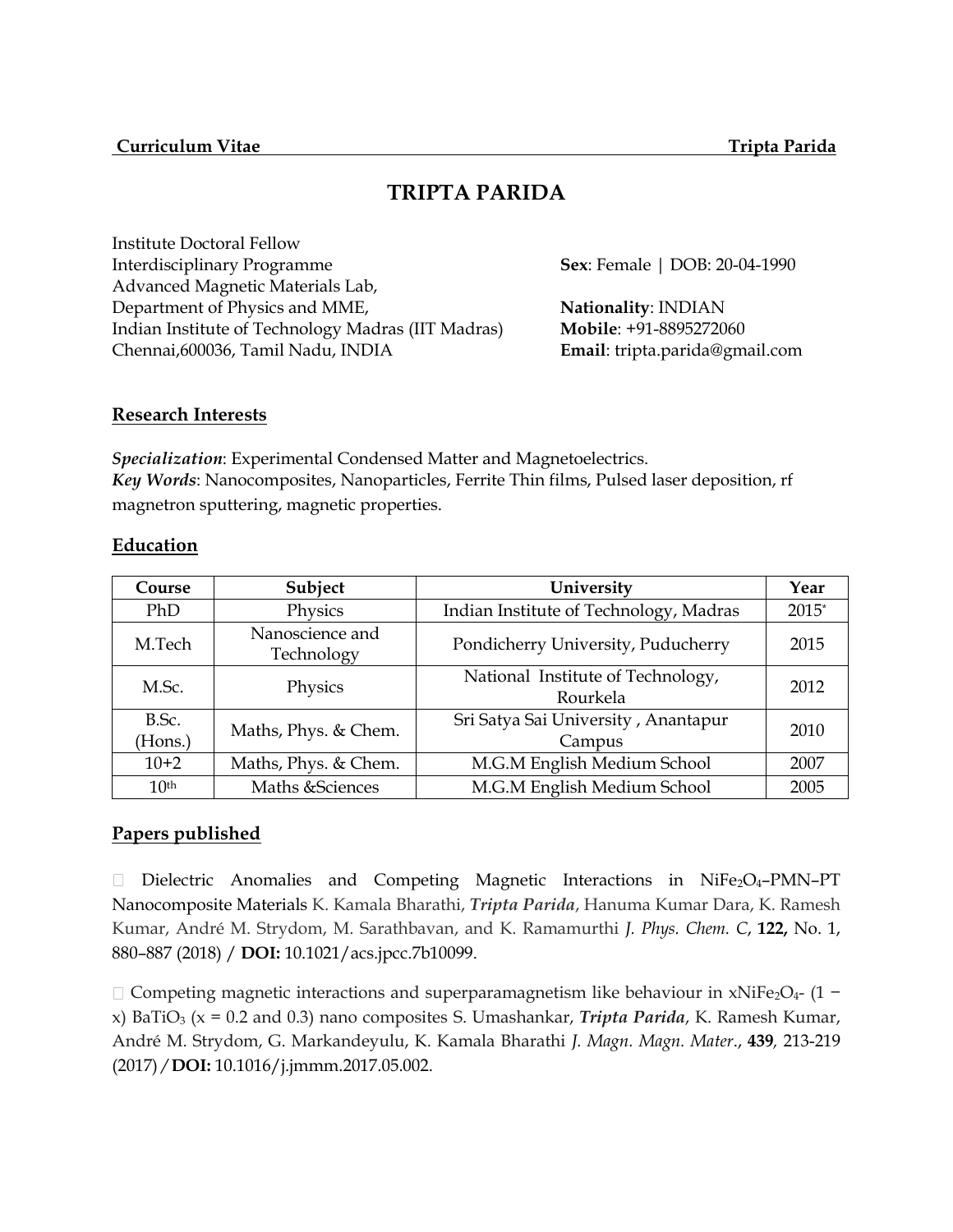# **Projects**

 $\Box$  "STUDY OF MAGNETIC PROPERTIES OF A1-xZnxFe2O4 THIN FILMS (x=0.9 & A=Mn,Ni,Cu)" was undergone under the guidance of Prof. Shiva Prasad and Prof. N. Venkataramani, at IIT Bombay.

 $\Box$  "Synthesis of Cobalt Nanoparticles" was successfully completed at National Institute of Science Education and Research, Bhubaneswar as a Summer Research fellow, under the guidance of Dr. Subhankar Bedanta.

 $\Box$  Final Year-Dissertation under Dr. P. N. Viswakarma at Physics Department, NIT Rourkela.Designed an "AC susceptibility set up for 7K close cycle refrigerator.

 $\Box$  First Year Project entitled "Study of thickness dependence of Structural transition in GdCu" was successfully completed at UGC-DAE Consortium for Scientific Research, Indore as a Summer Research Fellow sponsored by I. A. Sc., INSA, NASI, under the guidance of Dr. Rajeev Rawat.

# **Instruments Handled**

- □ Transmission electron microscopy (CM 12- 120 kV, Technai -200 kV).
- $\Box$  PE loop,  $d_{33}$  meter.
- □ Dielectric Resonance Spectroscopy.
- $\Box$  Preparation of oxide compounds (mixed M-Zn ferrites , where M =Ni,Mn) by solid state technique and intermetallic compound GdCu using Arc-melting.
- $\Box$  Film deposition techniques Pulsed Laser Deposition and rf Sputtering.
- $\Box$  X-ray diffraction.
- $\Box$  Magnetization measurements using 6KOe Physical Property Measurement System (PPMS).
- □ Scanning electron microscope (SEM).
- $\Box$  Preparation of Nanoparticles by Chemical synthesis.
- $\Box$  Two probe Resistivity setup with Liquid Nitrogen temperature environment.

# **Awards**

 $\Box$  I have been selected as a project intern for six months at IIT BOMBAY through IRCC scheme, in 2015.

 $\Box$  An abstract entitled "Thickness dependence structural transition in GdCu" (ID:IMA6) has been accepted for "Poster Presentation" in International Conference on Magnetic Materials and Applications, held at Department of Physics, Pondicherry University during September 15-17, 2014.

An abstract entitled "A **STUDY OF MAGNETIC PROPERTIES OF A1-xZnxFe2O4THIN FILMS (x=0.9 & A=Mn,Ni)<sup>"</sup>** has been accepted in International Conference on Magnetic Materials and Applications, held at VIT, Chennai during November, 2015.